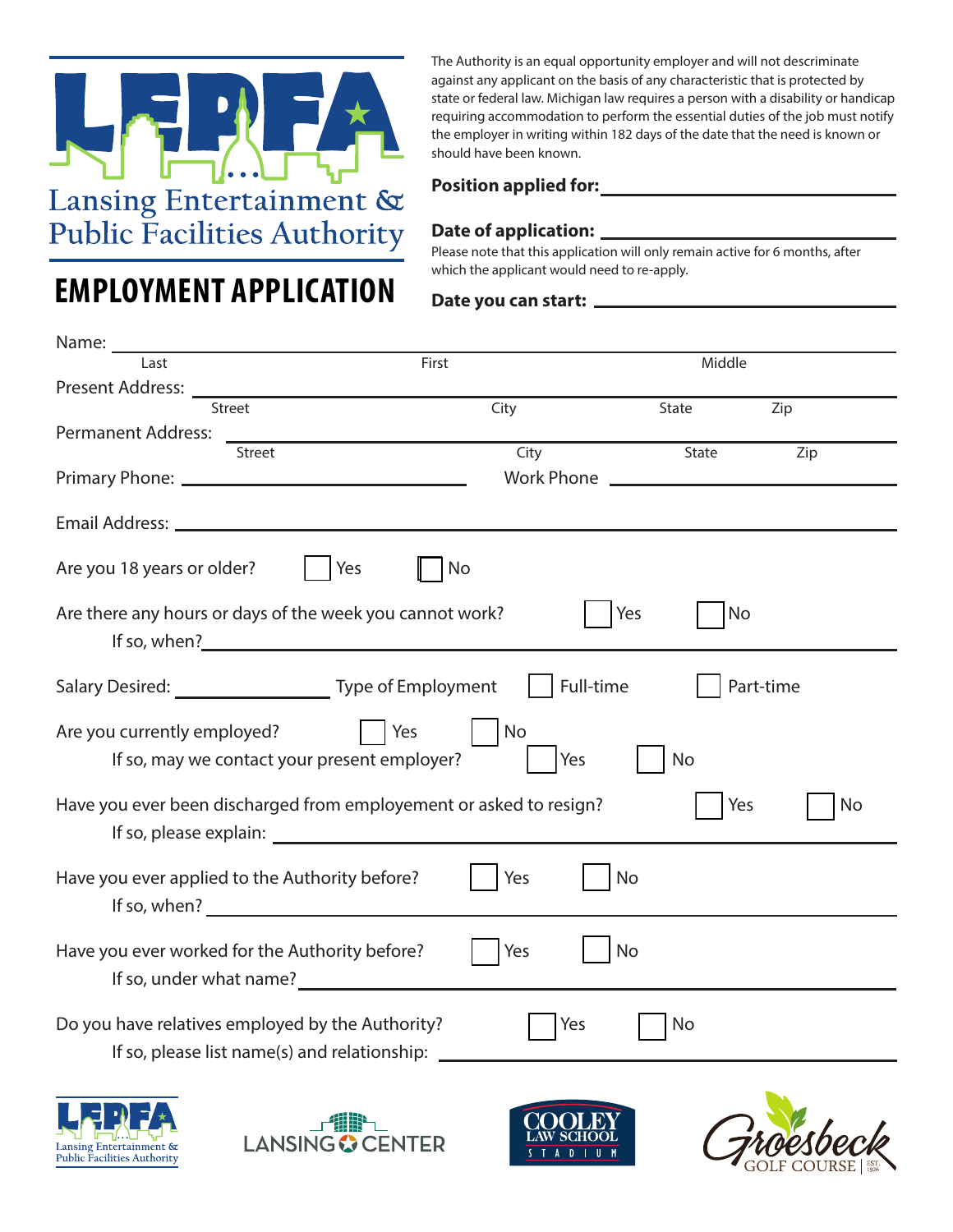|                                                                                                                                                                                                                                                                                          | <b>NAME AND ADDRESS OF SCHOOL</b>                              | <b>YEARS ATTENDED</b> | <b>DID YOU GRADUATE?</b> | <b>SUBJECT/MAJOR</b> |
|------------------------------------------------------------------------------------------------------------------------------------------------------------------------------------------------------------------------------------------------------------------------------------------|----------------------------------------------------------------|-----------------------|--------------------------|----------------------|
| <b>ELEMENTARY</b><br><b>SCHOOL</b>                                                                                                                                                                                                                                                       |                                                                |                       |                          |                      |
| <b>HIGH</b><br><b>SCHOOL</b>                                                                                                                                                                                                                                                             |                                                                |                       |                          |                      |
| <b>COLLEGE</b>                                                                                                                                                                                                                                                                           |                                                                |                       |                          |                      |
| <b>SPECIALIZED</b><br><b>TRAINING</b>                                                                                                                                                                                                                                                    |                                                                |                       |                          |                      |
| No<br>Do you have US Military experience?<br>Date entered: <u>with a series of the series of the series of the series of the series of the series of the series of the series of the series of the series of the series of the series of the series of the series of the seri</u><br>Yes |                                                                |                       |                          |                      |
|                                                                                                                                                                                                                                                                                          |                                                                |                       |                          |                      |
|                                                                                                                                                                                                                                                                                          | Are you lawfully entitled to be employed in the United States? |                       | Yes                      | No                   |
| Have you ever been convicted of a crime except a minor traffic violation?<br>Yes<br>No                                                                                                                                                                                                   |                                                                |                       |                          |                      |
| If so, please state citation, date and place where offense occured:                                                                                                                                                                                                                      |                                                                |                       |                          |                      |

*This will be considered in conjunction with the nature and gravity of the offense, when it occured, and successful efforts at rehabilitation since conviction, and how it relates to the nature of the job sought.*

Please provide any additional information such as special skills, training, management experience, equipment operation or qualifications you feel will be helpful to us in considering your application.







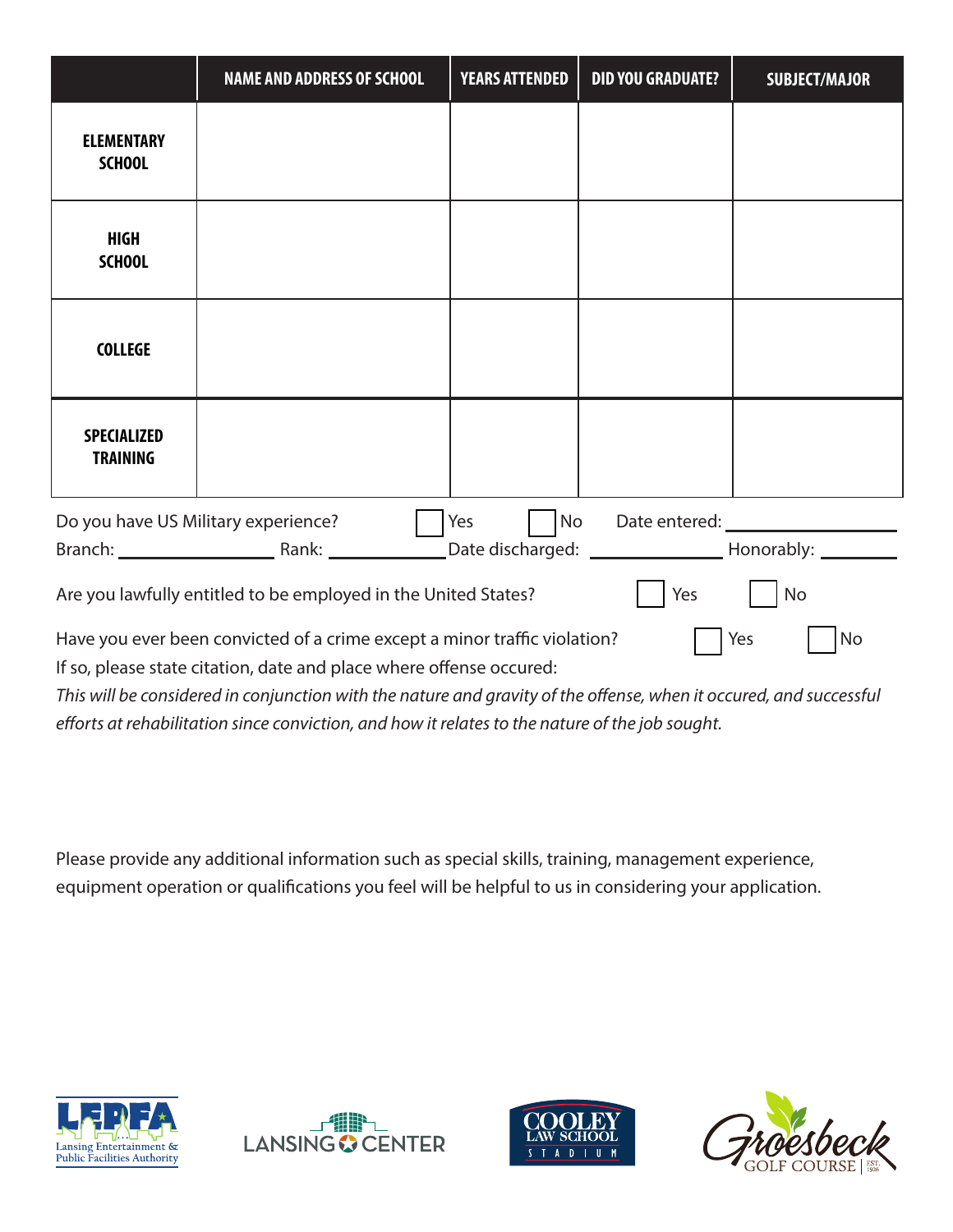**REFERENCES:** Three individuals NOT related to you, whom you have known for at least one year.

| <b>NAME</b> | <b>ADDRESS AND PHONE NUMBER</b> | <b>RELATIONSHIP</b> | <b>YEARS ATTENDED</b> |
|-------------|---------------------------------|---------------------|-----------------------|
|             |                                 |                     |                       |
|             |                                 |                     |                       |
|             |                                 |                     |                       |
|             |                                 |                     |                       |
|             |                                 |                     |                       |
|             |                                 |                     |                       |

# **LANSING ENTERTAINMENT & PUBLIC FACILITY AUTHORITY** EMPLOYEE AVAILABILITY

Name: Date:

Please enter from start to finish, the times you are available to work.

| <b>DAY</b>       | <b>START TIME</b> | <b>END TIME</b> | Comments: |
|------------------|-------------------|-----------------|-----------|
| <b>MONDAY</b>    |                   |                 |           |
| <b>TUESDAY</b>   |                   |                 |           |
| <b>WEDNESDAY</b> |                   |                 |           |
| <b>THURSDAY</b>  |                   |                 |           |
| <b>FRIDAY</b>    |                   |                 |           |
| <b>SATURDAY</b>  |                   |                 |           |
| <b>SUNDAY</b>    |                   |                 |           |







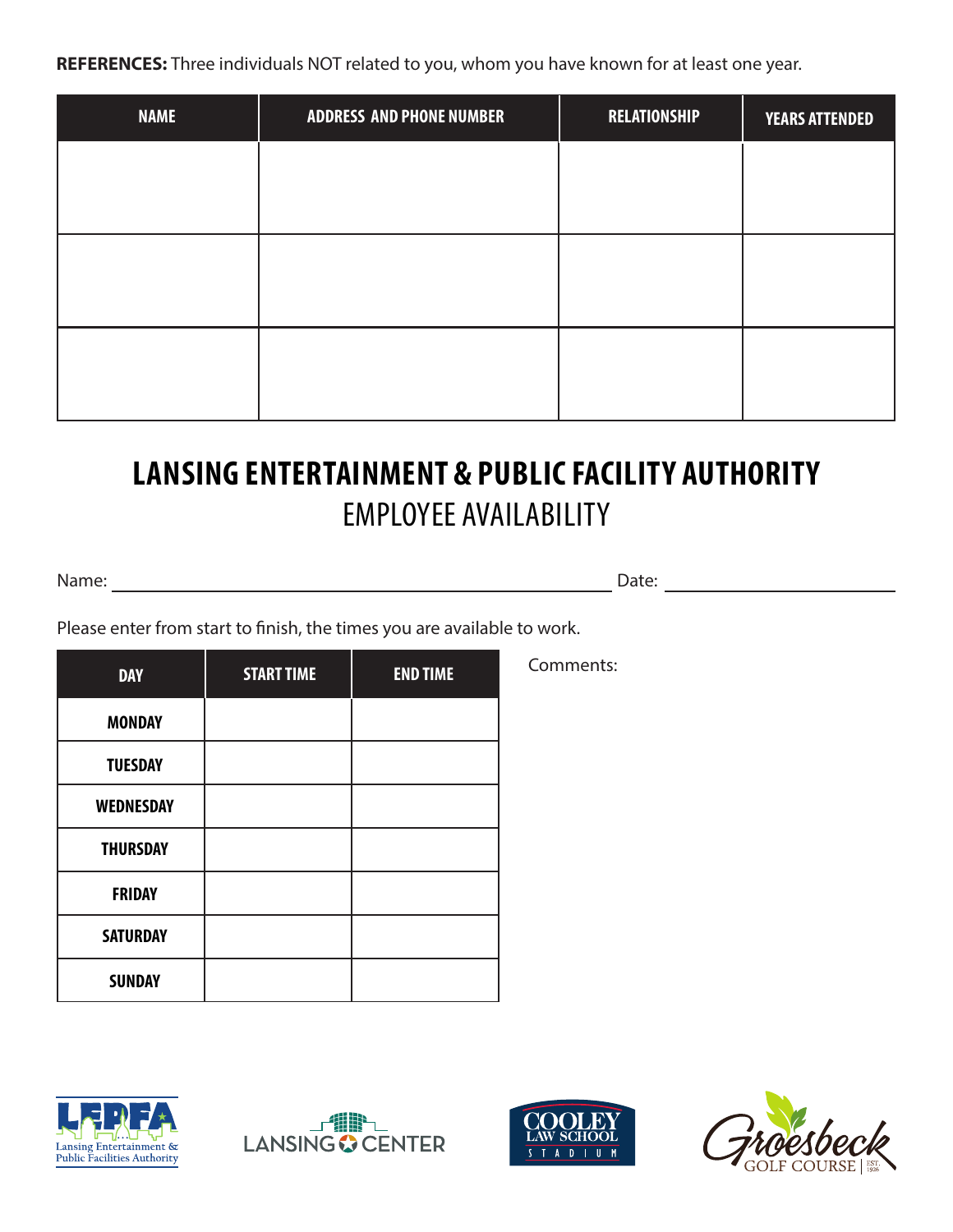**CURRENT & FORMER EMPLOYERS:** List current and former employers (most recent first).

| <b>DATE</b><br>(MONTH/YEAR)                                    | <b>NAME, ADDRESS</b><br>& PHONE NO. OF<br><b>EMPLOYER</b> | <b>SALARY</b><br>(STARTING/ENDING) | <b>LAST POSITION HELD/</b><br><b>RESPONSIBILITIES</b> | <b>REASON FOR LEAVING</b> |
|----------------------------------------------------------------|-----------------------------------------------------------|------------------------------------|-------------------------------------------------------|---------------------------|
| FROM:                                                          |                                                           |                                    |                                                       |                           |
| TO:                                                            |                                                           |                                    |                                                       |                           |
|                                                                |                                                           |                                    |                                                       |                           |
| FROM:                                                          |                                                           |                                    |                                                       |                           |
| TO:                                                            |                                                           |                                    |                                                       |                           |
|                                                                |                                                           |                                    |                                                       |                           |
| FROM:                                                          |                                                           |                                    |                                                       |                           |
| TO:                                                            |                                                           |                                    |                                                       |                           |
|                                                                |                                                           |                                    |                                                       |                           |
| FROM:                                                          |                                                           |                                    |                                                       |                           |
| TO:                                                            |                                                           |                                    |                                                       |                           |
|                                                                |                                                           |                                    |                                                       |                           |
| May we contact the employers listed?<br>  Yes<br>$\mathsf{No}$ |                                                           |                                    |                                                       |                           |
| If not, which one(s)? $\qquad \qquad$                          |                                                           |                                    |                                                       |                           |
|                                                                |                                                           |                                    |                                                       |                           |